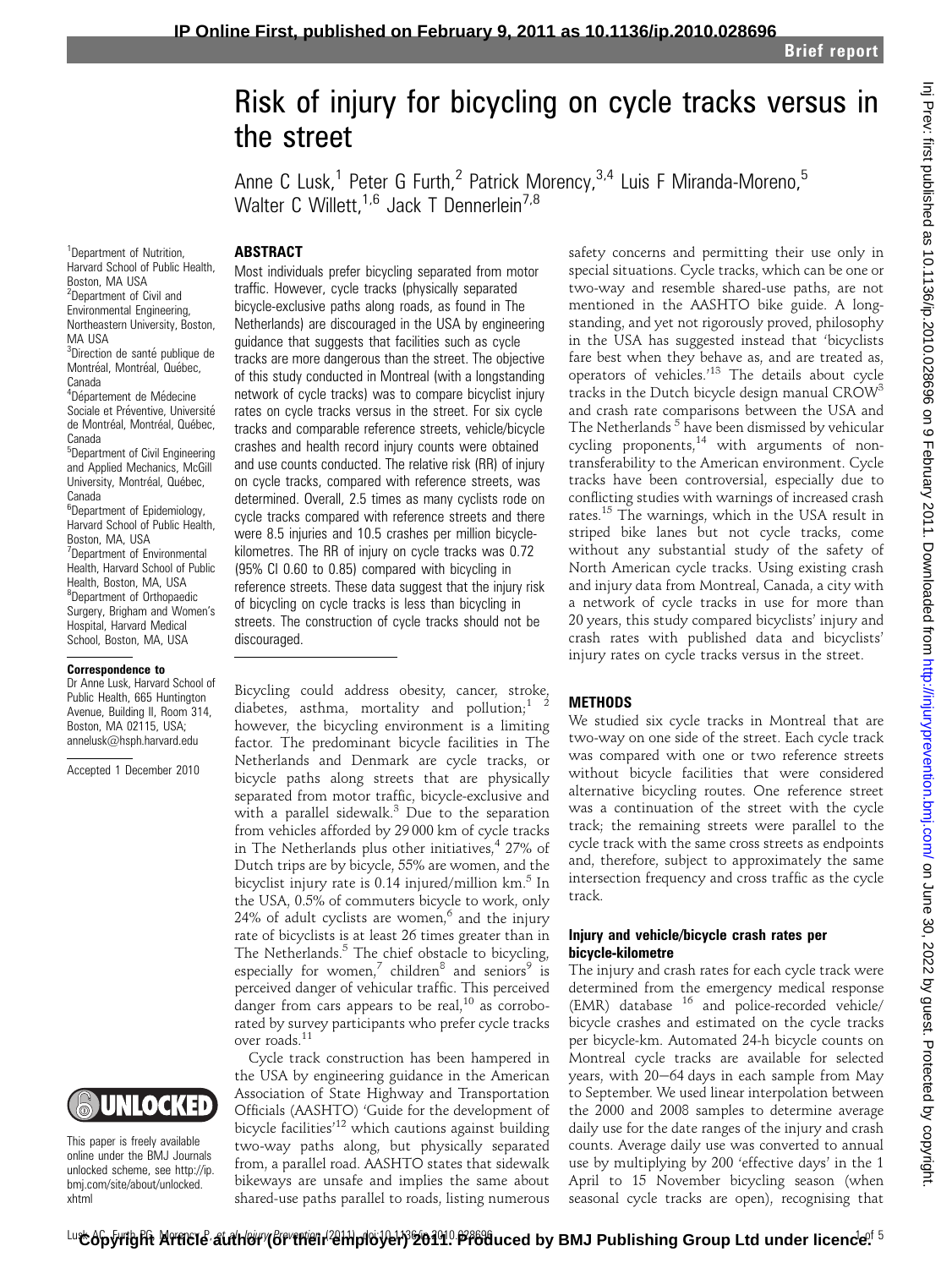bicycle use tends to be less in April, October and November than in the sampled months. Use estimates were converted to bicyclekm by multiplying by segment length and the fraction of the cycle track's length ridden per cyclist. This fraction, which ranged from 0.6 to 0.9, was determined using expert judgement considering the cycle track length and opportunities for turning on and off.

### Relative Risk (RR) of injury for cycle tracks

The RR of the cycle track compared with the reference street was estimated using bicyclist counts and injuries from the EMR database.<sup>16</sup> Although injury (EMR) and bicycle/vehicle crash data from police records overlap strongly, the injury data have been shown to be more exhaustive<sup>17</sup> and were available for a longer period. Injury counts were determined for the 1 April to 15 November bicycling season and within 15 m of each street centerline. For comparability with exposure data, it was important to exclude individuals injured at intersections who may have been riding on a cross street; however, the EMR database does not indicate which street the injured cyclist was using. Therefore, using the police crash database we determined for each section studied the fraction of bicycle/vehicle crashes involving cyclists who were riding on cross streets, and reduced injury counts by that fraction.

Historical bicycle counts were available for the cycle tracks but not the reference streets. To obtain an unbiased measure of relative exposure, simultaneous 2 h bicycle counts were conducted at parallel counting sites on each cycle track and its reference street(s). Using a ratio of simultaneous counts eliminates systematic effects on bicycle use such as weather, time and day. The simultaneous counts were made during mild weather commuting hours in 2009.

The RR of injury for each cycle track was calculated as:

$$
RR = \frac{\frac{injuries_{track}}{bike_{track}}}{\frac{injuries_{ref}}{bike_{ref}}}
$$

where injuries<sub>track</sub> and injuries<sub>ref</sub> are the count of injuries on the cycle track and reference street(s), respectively, and bikestrack and bikes<sub>ref</sub> are the corresponding cyclist counts.

Ninety-five percent CI were calculated using the variance of log(ratio) based on a Poisson distribution for incidents. CI that did not include 1 were considered statistically significant. RR for all cycle tracks was calculated similarly using the summed data from all the observations.

### Relative danger from vehicular traffic

Reference streets were selected with vehicular traffic danger (volume, speed, heavy vehicles) as similar as possible to their cycle track; however, it was impossible to achieve exact similarity. Therefore, to compare the vehicular traffic danger, we also calculated the ratio of motor vehicle occupant (MVO) injuries on the cycle track street to MVO injuries on the reference street. MVO injury counts are considered a surrogate for traffic danger a bicyclist might face on a given street apart from any treatment.

### RESULTS

All six cycle tracks were two-way on one side of the street and separated from traffic by raised medians, parking lanes, or delineator posts. There were 8.5 injuries and 10.5 crashes per million bicycle-km. The Brébeuf and Maisonneuve cycle tracks stand out as safer than the other four (table 1).

|                                         | Table 1 Injury and vehicle/bicycle crash rates for cycle tracks in Montreal, Quebec*                                                                                                                                                                                                                                                                                                                                                                  |                                                      |                             |                   |                                |                               |                      |                               |                                 |                                       |
|-----------------------------------------|-------------------------------------------------------------------------------------------------------------------------------------------------------------------------------------------------------------------------------------------------------------------------------------------------------------------------------------------------------------------------------------------------------------------------------------------------------|------------------------------------------------------|-----------------------------|-------------------|--------------------------------|-------------------------------|----------------------|-------------------------------|---------------------------------|---------------------------------------|
| Cycle track                             | Configuration                                                                                                                                                                                                                                                                                                                                                                                                                                         | Separation                                           | $L$ ength $\dagger$<br>(km) | factor‡<br>Length | $8002 - 6661$<br>Cyclists/day, | millions)¶ **<br>Bike-km/year | year ††<br>Injuries/ | $\mathsf{Crashes}/$<br>year‡‡ | million bike-km<br>Injuries per | million bike-km<br><b>Crashes</b> per |
| 1. Brébeuf (seasonal)                   | 2-Way, 1 side of one-way street,<br>street level                                                                                                                                                                                                                                                                                                                                                                                                      | posts and parking lane<br>Delineator                 | $\bar{c}$                   | င္ပ်              | 5316                           | 0.96                          | ్లె                  | œ                             |                                 | <b>P.I</b>                            |
| 2. Rachel                               | 2-Way, 1 side of two-way street,<br>street level                                                                                                                                                                                                                                                                                                                                                                                                      | Raised median, delineator posts,<br>parking lane     | 3.5                         | 9.0               | 2581                           | 8Ö                            | 12.6                 | 17.0                          | 11.6                            | 15.7                                  |
| 3. Berri                                | 2-Way, 1 side of two-way street,<br>street/sidewalk level                                                                                                                                                                                                                                                                                                                                                                                             | Raised median, delineator posts,<br>and parking lane | $\bar{4}$                   | 8.o               | 2778                           | 0.62                          | 7.8                  | $\overline{0.2}$              | 12.5                            | 16.4                                  |
| 4. Maisonneuve, w. island<br>(seasonal) | 2-Way, 1 side of one-way street,<br>street level                                                                                                                                                                                                                                                                                                                                                                                                      | posts<br>Delineator                                  | <u>ာ</u>                    | 0.9               | 2379                           | 0.81                          | °_                   | 2.6                           | 23                              | 3.2                                   |
| 5. Chr Colombe (seasonal)               | 2-Way, 1 side of two-way street,<br>sidewalk level                                                                                                                                                                                                                                                                                                                                                                                                    | (part) planting strip<br>Curb and                    | 3.7                         | G                 | ទ្ធា                           | 0.48                          | 5.7                  | $\overline{9}$                | 14.1                            | 19.3                                  |
| 6. René-Levesque                        | 2-Way, 1 side of two-way street,<br>street level                                                                                                                                                                                                                                                                                                                                                                                                      | Raised median, delineator posts,<br>parking lane     | <b>ئ</b> ـ:                 | 8.o               | 1108                           | 0.23                          | 28                   | 3.2                           | 12.3                            | 13.9                                  |
|                                         |                                                                                                                                                                                                                                                                                                                                                                                                                                                       |                                                      |                             |                   |                                | 4.18                          | 35.7                 | 44.0                          | 85                              | 10.5                                  |
|                                         | t length of the section studied, which may be less that the entire cycle track length for comparability with reference streets.<br>"Year' is the 7.5 month period (1 April to 15 November) when the seasonal cycle tracks<br>*Whole segments of the cycle track were studied and not just intersections.<br>SAverage for the May to September period over the period 1999-2008.<br>‡Fraction of the study section's length ridden by a typical rider. | are open.                                            |                             |                   |                                |                               |                      |                               |                                 |                                       |

\*\*Demand is lower in April, October and November and, therefore, bicycle volume for a 'year' is assumed to be 200 times the daily volume.

emergency medical response) between 1 April and 15 November for the period 1 April 1999 to 31 July 2008 divided by 9.53.

police reports) between 1 April and 15 November 2002

e6, divided by 5.

 $9.53.$  $\geq$ divided b

yyInjuries (data source

zzBicycle

emotor vehicle crashes (data source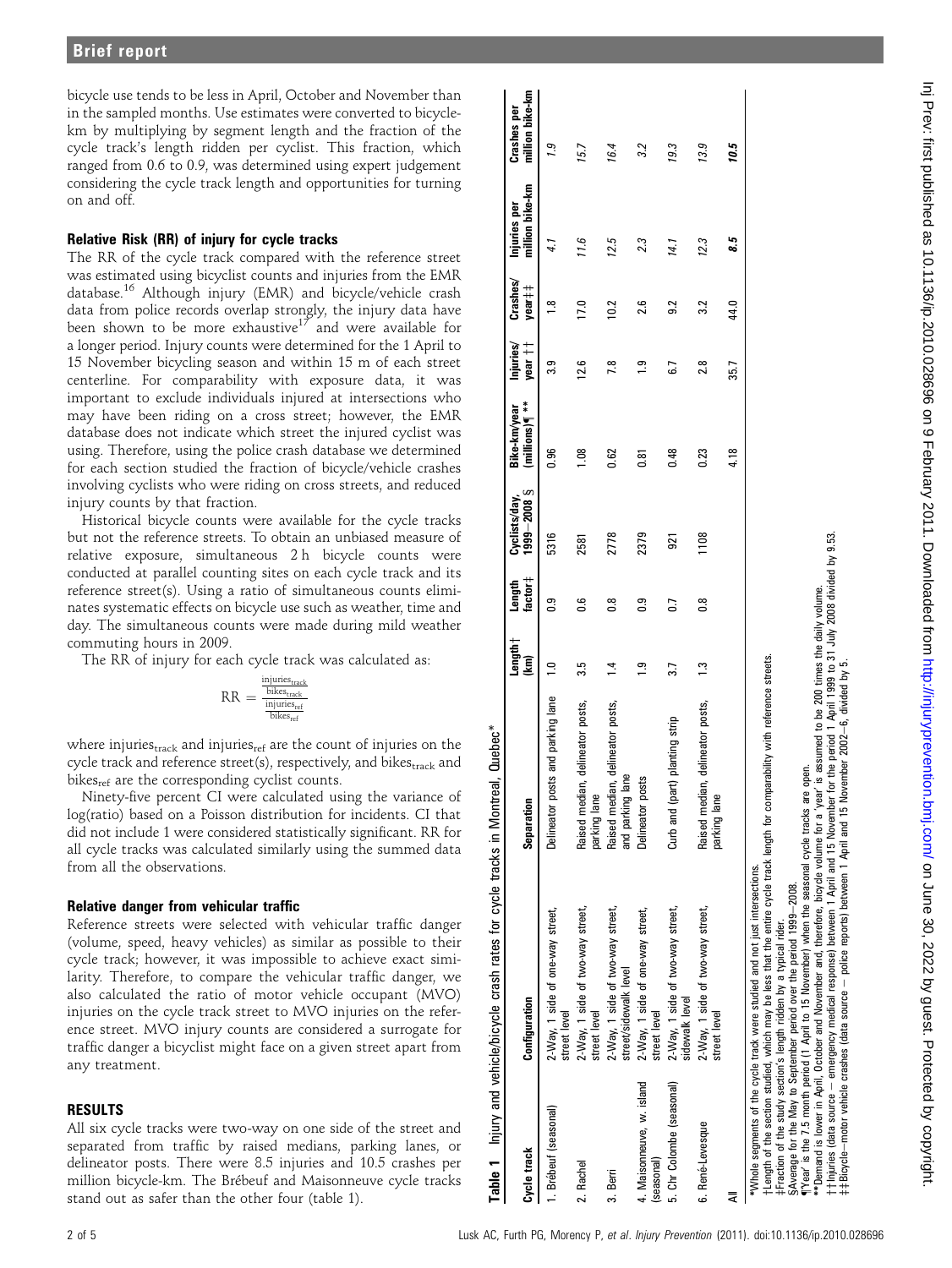### Table 2 RR of injury for cycle tracks compared to similar on-street routes for Montreal, Quebec\*

|                      |                       |                                      |                | Cycle track                                                 |     | Reference street                                            |     |                       |  |
|----------------------|-----------------------|--------------------------------------|----------------|-------------------------------------------------------------|-----|-------------------------------------------------------------|-----|-----------------------|--|
| Cycle track+         | Reference street#     | Limiting cross streets               | Length<br>(km) | 2-h<br><b>EMR-</b><br>bike<br>reported<br>injuries<br>count |     | <b>EMR-</b><br>2-h<br>bike<br>reported<br>injuries<br>count |     | RR (95% CI)¶          |  |
| 1. Brébeuf           | St Denis (N)          | $\mathsf{Rachel} - \mathsf{Laurier}$ | 1.0            | 1193                                                        | 37  | 437                                                         | 32  | $0.42$ (0.26 to 0.68) |  |
| 2. Rachel            | Mont Royal            | St Urbain - Marquette                | 3.5            | 990                                                         | 120 | 613                                                         | 63  | 1.18 (0.87 to 1.60)   |  |
| 3. Berri             | St Denis (S)          | $Cherrier - Viaer$                   | 1.4            | 763                                                         | 74  | 134                                                         | 27  | $0.48$ (0.31 to 0.75) |  |
| 4. Maisonneuve       | <b>Both</b>           | <b>Claremont – Wood</b>              | 1.9            | 547                                                         | 18  | $176***$                                                    | 18  | $0.32$ (0.17 to 0.62) |  |
|                      | Sherbrooke (W)        |                                      |                |                                                             |     | 129                                                         | 14  | 0.30                  |  |
|                      | <b>Ste Catherine</b>  |                                      |                |                                                             |     | 47                                                          | 4   | 0.39                  |  |
| 5. Christophe Colomb | <b>Both</b>           | Gouin $-$ Jarry                      | 3.7            | 407                                                         | 64  | 122                                                         | 19  | 1.01 (0.61 to 1.68)   |  |
|                      | Saint-Hubert          |                                      |                |                                                             |     | 45                                                          | 9   | 0.79                  |  |
|                      | Christophe Colomb (S) | Villeray - Rosemont                  | 2.3            |                                                             |     | 77                                                          | 10  | 1.21                  |  |
| 6. René Levesque     | Sherbrooke (E)        | Lorimier $-$ St Hubert               | 1.3            | 109                                                         | 27  | 130                                                         | 32  | 1.01 (0.60 to 1.68)   |  |
| All                  |                       |                                      | 15.1           | 4009                                                        | 340 | 1612                                                        | 191 | $0.72$ (0.60 to 0.85) |  |

\*Statistically significant comparisons are shown in bold.

+All cycle tracks are two-way on one side of the street.

zAn on-street bike route on a parallel street in close proximity of the cycle track.

xInjuries recorded by emergency medical response (EMR) services between 1 April 1999 and 31 July 2008 for the season 1 April to 15 November.

{95%CI calculated using the variance of log(RR) based on a Poisson distribution.

\*\*For comparisons having two reference streets, the total number of bicyclists is used from both streets.

Compared with bicycling on a reference street, the overall RR of injury on a cycle track was 0.72 (95% CI 0.60 to 0.85); thus, these cycle tracks had a 28% lower injury rate. Three of the cycle tracks exhibited RR less than 0.5, and none showed a significantly greater risk than its reference street. Overall, 2.5 times as many cyclists used the cycle tracks compared with the reference streets (table 2).

The relative danger from vehicular traffic of the cycle tracks compared with their reference streets was close to 1.0 overall, but with a wide range (table 3). Not surprisingly, the Brébeuf and Maisonneuve cycle tracks with lowest crash rate and relative injury risk (tables 1 and 2) also had the lowest relative danger from vehicular traffic (table 3). Yet even for the four cycle tracks on streets with vehicular traffic danger similar to or greater than its reference street, the cycle tracks still had less or a similar risk of injury.

### **DISCUSSION**

Contrary to AASHTO's safety cautions about road-parallel paths and its exclusion of cycle tracks, our results suggest that two-way cycle tracks on one side of the road have either lower or similar injury rates compared with bicycling in the street without bicycle provisions. This lowered risk is also in spite of the less-than-ideal design of the Montreal cycle tracks, such as lacking parking setbacks at intersections, a recommended practice.<sup>18</sup>

While the goal of this study was to consider both one and twoway cycle tracks, all of the Montreal cycle tracks were two-way with half the bicyclists riding in a direction opposite to that of the closest vehicular traffic, a practice not favoured by AASHTO. Although the Montreal cycle tracks were two-way, they had lower or similar risk compared with the road. The Dutch CROW bicycle guidelines suggest that one-way cycle tracks are even safer.<sup>3</sup>

The crash rate for Montreal's cycle tracks (10.5 crashes per million bicycle-km) is low compared with the few and inconsistent crash rates in the literature. When calculated to include only vehicle/bicycle crashes, these rates range from  $3.75^5$  to  $54^{19}$ in the USA and from  $46^{20}$  to  $67^{21}$  in Canada. The injury rate (8.5) injuries per million bicycle-km) lacks comparable data in the literature, partly because few communities have accessible bicycle-incident ambulance records. Although the Brébeuf and Maisonneuve cycle tracks were safer, the sample of six cycle

|                      |                       | MVO injuries +               |                            | Relative traffic danger of cycle<br>track street $(95\% \text{ Cl})\ddagger$ |  |  |
|----------------------|-----------------------|------------------------------|----------------------------|------------------------------------------------------------------------------|--|--|
| Cycle track street   | Reference street      | <b>Cycle track</b><br>street | <b>Reference</b><br>street |                                                                              |  |  |
| 1. Brébeuf           | St Denis (N)          | 8                            | 90                         | $0.09$ (0.04 to 0.18)                                                        |  |  |
| 2. Rachel            | Mont Royal            | 86                           | 69                         | 1.25 (0.91 to 1.73)                                                          |  |  |
| 3. Berri             | St Denis (S)          | 127                          | 116                        | 1.09 (0.85 to 1.41)                                                          |  |  |
| 4. Maisonneuve       | <b>Both</b>           | 13                           | 59 S                       | $0.22$ (0.12 to 0.40)                                                        |  |  |
|                      | Sherbrooke (W)        |                              | 72                         |                                                                              |  |  |
|                      | Ste Catherine         |                              | 46                         |                                                                              |  |  |
| 5. Christophe Colomb | <b>Both</b>           | 367                          | 2175                       | 1.69 (1.43 to 2.00)                                                          |  |  |
|                      | Saint-Hubert          |                              | 268                        |                                                                              |  |  |
|                      | Christophe Colomb (S) |                              | 166                        |                                                                              |  |  |
| 6. René Levesque     | Sherbrooke (E)        | 196                          | 205                        | $0.96$ (0.79 to 1.16)                                                        |  |  |
| All                  | All                   | 797                          | 756                        | 1.05 (0.95 to 1.16)                                                          |  |  |

\*Statistically significant comparisons are shown in bold.

Table 3 Relative danger from vehicular traffic<sup>\*</sup>

yInjuries to motor vehicle occupants recorded by emergency medical response (EMR) services between 1 January 1999 and 31 July 2008.

‡95% CI calculated using the variance of log(RR) based on a Poisson distribution.

xFor comparisons having two reference streets, the average number of injuries of the reference streets is used. MVO, motor vehicle occupant.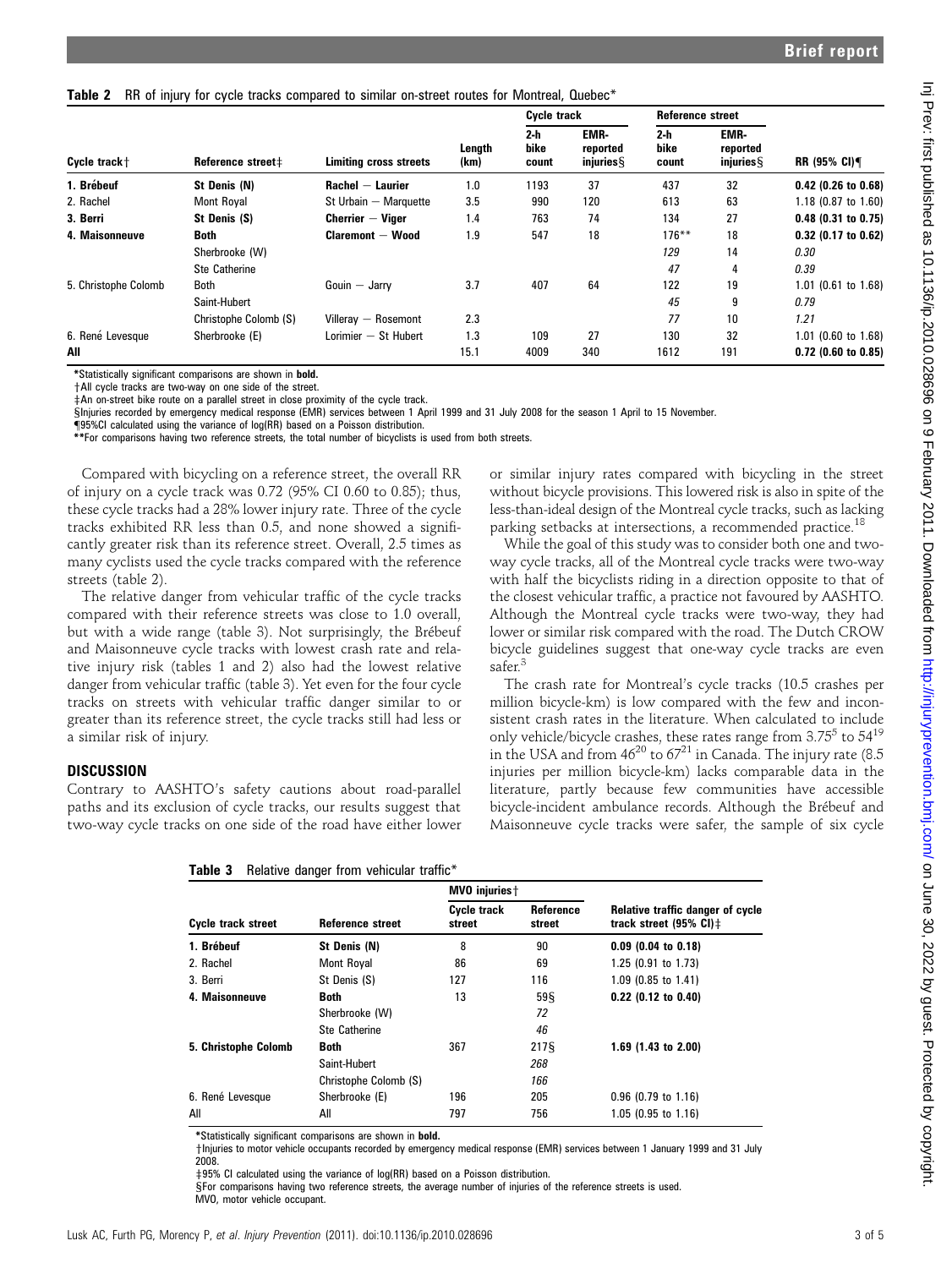**Table 4** Crash RR from Wachtel and Lewiston<sup>22</sup> data with non-intersection crashes included<sup>\*</sup>

|                                                        | <b>Sidewalk</b> |    | Roadwav |    | All  |     | <b>RR, sidewalk versus</b>                                       |                 |
|--------------------------------------------------------|-----------------|----|---------|----|------|-----|------------------------------------------------------------------|-----------------|
|                                                        |                 |    |         |    |      |     | Riders Crashes Riders Crashes Riders Crashes in-street (95% CI)+ | <b>p</b> Value‡ |
| Intersection only S                                    |                 |    |         |    |      |     |                                                                  |                 |
| All cyclists                                           | 971             | 41 | 2005    | 48 | 2976 | 89  | 1.76 (1.16 to 2.68)                                              | 0.01            |
| Bicycling in same direction<br>as closest traffic lane | 656             | 13 | 1897    | 43 | 2553 | 56  | $0.87$ (0.47 to 1.63)                                            | 0.56            |
| All crashes                                            |                 |    |         |    |      |     |                                                                  |                 |
| All cyclists                                           | 971             | 41 | 2005    | 79 | 2976 | 120 | $1.07$ (0.73 to 1.56)                                            | 0.79            |
| Bicycling in same direction<br>as closest traffic lane | 656             | 13 | 1897    | 71 | 2553 | 84  | $0.53$ (0.29 to 0.96)                                            | 0.02            |

\*Statistically significant comparisons are shown in bold.

+95% CI calculated using the variance of log(IRR) based on a Poisson distribution.

zSignificance, calculated using the variance of log(IRR) based on a Poisson distribution (for comparison with original article).

xAuthors' original data.

{Non-intersection crashes amounting to 26% of total crashes added to roadway crashes.

tracks was too small to determine which factors make some safer.

In one of the few comparisons of bicycling in the street versus bicycling on a separated path parallel to the street in the USA, Wachtel and Lewiston<sup>22</sup> determined a relative crash risk of  $1.8$ for bicycling on sidewalks which had been designated as bikeways, compared with bicycling in the adjacent street in Palo Alto, California. However, their study considered only intersection crashes, omitting non-intersection crashes that include being hit from behind, sideswiped, or struck by a car door. The authors, though, reported that  $26\%$  of cyclist-motor vehicle collisions city-wide in Palo Alto were non-intersection crashes. If non-intersection crashes are included to match this 26% proportion, reanalysis of the Wachtel and Lewiston<sup>22</sup> data in the article shows that there is no significant difference in risk between the sidewalk bikeway and the street (table 4). For bicyclists riding in the same direction as traffic, as would be case with one-way cycle tracks, sidewalk bikeways carried only half the risk of the street. Therefore, the Wachtel and Lewiston<sup>22</sup> data, when corrected to include non-intersection crashes, corroborate our findings that separated paths are safer or at least no more dangerous than bicycling in the street. Furthermore, as the most common cause of fatal bicyclist collisions in urban areas is overtaking, $^{23}$  it is probable that an analysis accounting for the severity of injury would be still more favourable towards cycle tracks.

Our study considered whole segments of cycle tracks and not just intersections, measured bicycle exposure directly, and included appropriate comparison groups. The study, though, only included analysis of six cycle tracks, all of which were twoway and in the same city, and lacked injury severity data. This

### What is already known on this subject

- $\blacktriangleright$  Individuals, in particular women, children, and seniors, prefer to bicycle separated from motor traffic.
- < Cycle tracks (physically-separated bicycle-exclusive paths along roads) exist and continue to be built in The Netherlands where 27% of all trips are by bicycle and 55% of bicycle riders are female.
- $\blacktriangleright$  Engineering guidance in the United States has discouraged bicycle facilities that resemble cycle tracks, including parallel sidepaths and sidewalk bikeways, suggesting that these facilities and cycle tracks are more dangerous than bicycling in the street.

## What this study adds

- $\triangleright$  Overall, 2  $\frac{1}{2}$  times as many cyclists rode on the cycle tracks compared with the reference streets.
- $\triangleright$  There were 8.5 injuries and 10.5 crashes per million-bicycle kilometers respectively on cycle tracks compared to published injury rates ranging from 3.75 to 67 for bicycling on streets. The relative risk of injury on the cycle track was 0.72 (95%  $Cl = 0.60 - 0.85$  compared with bicycling in the reference streets.
- ▶ Cycle tracks lessen, or at least do not increase, crash and injury rates compared to bicycling in the street.

research underscores the need for better bicycle counting and injury surveillance and for additional safety studies, particularly of one-way cycle tracks, intersections, injury severity and other factors that affect cycle track safety.

### IMPLICATIONS FOR POLICY

Public health and bicycling advocates in the USA have faced a dichotomy, believing from surveys and European experience that cycle tracks encourage more bicycling, yet being warned that they lead to higher crash and injury rates. Our results suggest that cycle tracks lessen, or at least do not increase, crash and injury rates compared with the street. The construction of cycle tracks should not be discouraged.

Acknowledgements The authors would like to thank Kevin Manaugh (McGill University) and Nathalie Valois (Montreal police), who performed the geographical queries to extract data from the crash database, and Qi Sun and Elaine Hoffman for a review of the statistics.

**Funding** ACL was supported by a Ruth L Kirschstein National Research Service Award, F32 HL083639 from the National Institutes for Health, National Heart, Lung and Blood Institute. LFM-M is supported for data collection by the Natural Sciences and Engineering Research Council of Canada (discovery grant  $-$  individual).

### Competing interests None.

**Ethics approval** The Harvard School of Public Health IRB reviewed this protocol and found that approval was not required. The HSPH IRB made an exemption determination.

Contributors PGF had full access to the data in the study and takes responsibility for the integrity of the data and the accuracy of the data analysis. Conception and design: ACL and PGF. Acquisition of data: ACL, PGF, PM and LFM-M. Analysis and interpretation of data: ANL, PGF, PM, LFM-M, WCW and JTD. Drafting of manuscript: ACL, PGF. Critical revision for intellectual content: ACL, PGF, PM, LFM-M, WCW and JTD. Statistical expertise: ACL, PGF, PM, LFM-M, WCW and JTD. Administrative, technical or material support: WCW. Study supervision: PGF, WCW and JTD.